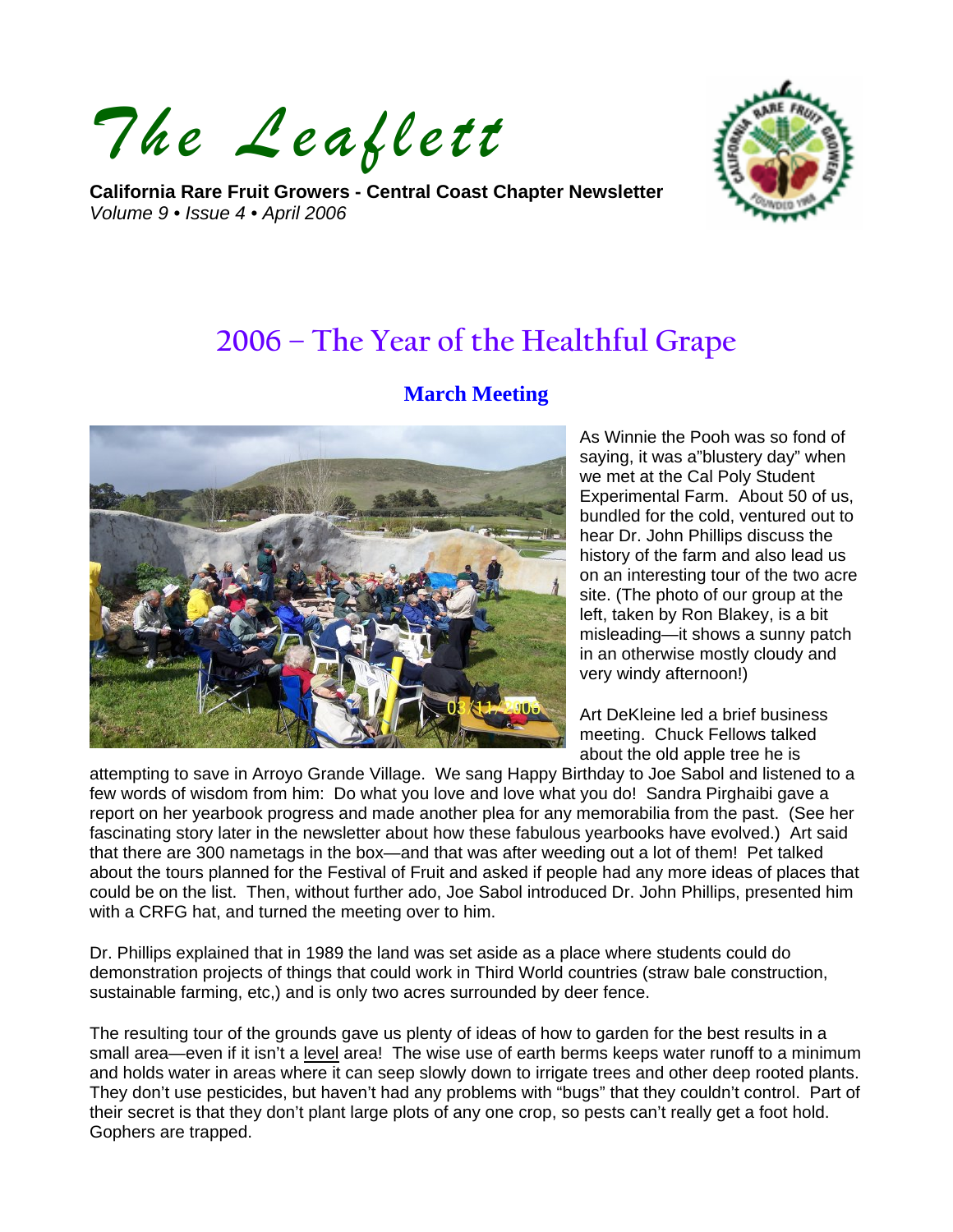Animals are interspersed through out the garden, mainly goats and chickens, have their uses in the garden, too, but mostly as "pets" to give children and adults unused to the rural life a better feel for what life on a "farm" really is like.

We also heard from Hunter Francis and Terry Hooker about the sustainable agriculture resource consortium which also helps support the site. (For more on this very interesting aspect of the facility, please contact Hunter at [sarc@calpoly.edu](mailto:sarc@calpoly.edu) ). The day, despite the chill in the air, was warm with friendship—and a satisfying feeling of time well spent.

# Festival of Fruit 2006

Planning is well under way and the event promises to be spectacular! You can see planners in deep discussion in the photo on the right courtesy of Ron Blakey. It isn't too late to join in meetings are held at the **Pismo Prime Outlet on Tuesday April** 11, June 13, and July 11, from 5 pm to 8 pm.

Bob Tullock reports that he has 300 Princess and 300 Thompson seedlings from



Central Coast Farms in pots, along with another 800 plus cuttings rooting in his greenhouse. They'll be ready to give away to Festival attendees. He's thinking big!

The following is from Art DeKleine: To help the many people who are soliciting contributions (of money, plants, food, gifts, memorabilia, etc.) for the 2006 Festival, I am compiling a list of people who have or will assume responsibility for contacting a particular contributor (person, donor, sponsor, business, or group).

If you want to contact a name already on the list, please contact the person assigned that contributor's name before making the contact.

If you want to contact a name not on the list, please feel free to do so and send me the name of the contributor. I will add that name to your list of assigned contributors. I think that any contributor providing \$25 or more should have their name in the Festival Program.

Following is the initial list of potential contributors. Please review the list and add or subtract names of contributors for which you have or will assume responsibility.

#### **Donations, Contributions, Support, Sponsors List CRFG Festival 2006** 3/15/2006

Joe Sabol has or will contact:

 Bay Laurel Nursery in Atascadero Lawyer Nursery in Montana A.M. Leonard (mail order catalog) Blue Diamond Almond and Walnut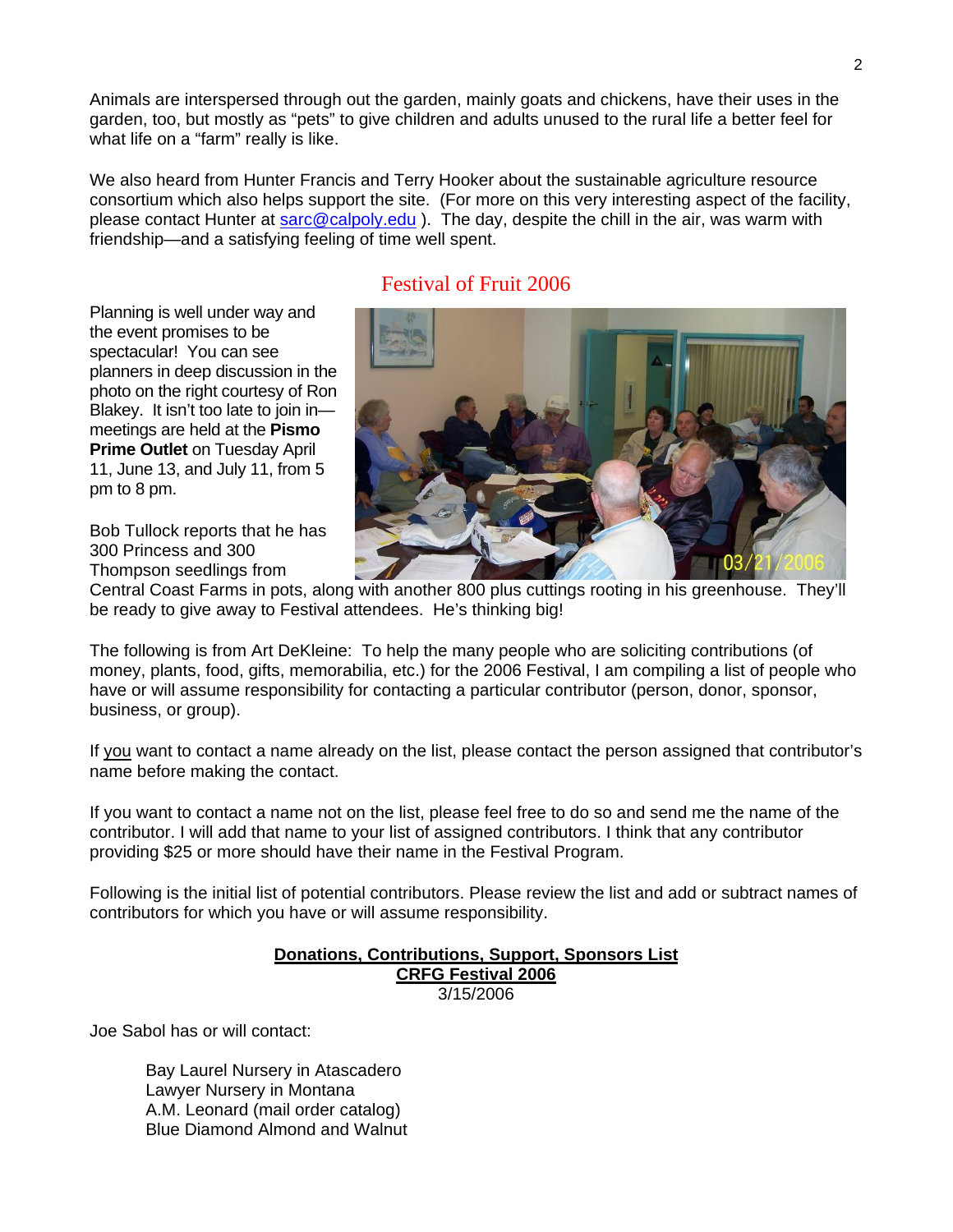SLO County Farm Bureau

Joe Sabol and Doris Henzgen have or will contact:

 C and M Nursery in Nipomo, Kim (for a tour) Wild Horse Winery & Vineyard, Templeton Bob Tullock has or will contact:

Hometown Nursery in Paso Robles

Doris Henzgen has or will contact:

 McClintock's in Shell Beach Pacific Home Do It and Garden Center Golden Hills Road Nursery in Paso Sycamore Farms (closed) Old Town Nursery in Nipomo Cherry Lane Nursery Leticia Vineyard in Arroyo Grande Cottonwood Canyon Winery in SLO Ben-boy Nursery in Arroyo Grande OSH in Pismo Beach Wild Horse Winery in Templeton Ian McPhee Restaurant in Templeton New Frontiers Market in SLO Madonna Inn in SLO Native Sons Nursery in Nipomo Fess Parker Winery on Foxen Canyon Road Plantel Nursery Inc. in Santa Maria KCOY Channel 12 Corbett Canyon Winery and vineyards OSH in Santa Maria, Muranka Bonsai Nursery in Nipomo Cambria Nursery and Florist in Cambria Golden Hills Garden Center, Paso Robles The Tree Man, Paso Robles Castro Cellars Winery in Templeton Robert Hill Winery in Paso Robles Peachy Canyon Winery in Paso Robles Finley Family Farms Nursery & Garden Center, Templeton

Art DeKleine and Doris Henzgen have or will contact:

Farm Supply on Tank Farm Road

Dorothy Seelos has or will contact:

 Jocko's in Nipomo (Mr. Mike Knotts) Spencer's Fresh Markets, Arroyo Grande Vons, Arroyo Grande Wet Dog Designs, Grover Beach Santa Maria "Achievement House" Old Town Nursery, Nipomo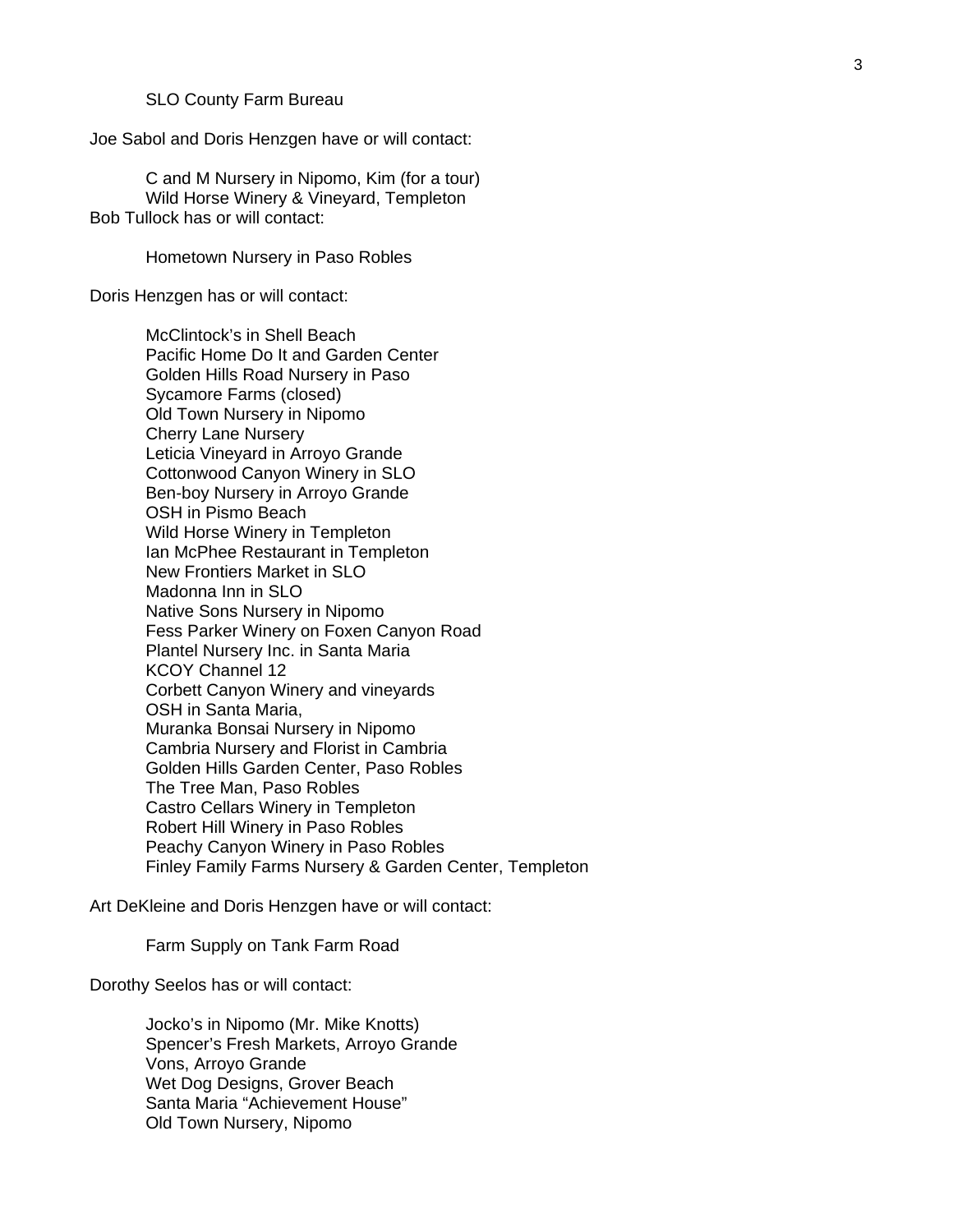#### Cherry Lane Nursery, Arroyo Grande

Dorothy Seelos and Joe Sabol have or will contact:

California Table Grape Commission

#### Local Rare Fruit of the Month—April—Cherimoya By Robert Scott



This member of the annonaceae family was indeed a rare fruit to me until I joined the Central Coast Rare Fruit growers. Then, Chapter chair, Jay Rusky, brought some cherimoyas that he was growing to sell after the meeting. He also sold them at the farmer's market. With the first taste of this delicious fruit, I was hooked! Wow! What an exotic taste--white, melting, juicy, sweet, fragrant flesh. So being the seed propagator that I am, I immediately sowed the seeds. My collection of seedlings grew from cultivars such as Bays, Booth, Chaffey, Pierce and White. Those seedlings turned into 2 foot trees in one year.

Cherimoyas are grown commercially in Ventura and Santa Barbara County. They are believed to be native to inter-Andean valleys of Ecuador, Columbia and Bolivia. Here on the Central Coast they do well along the coast to the foothills that have a coastal influence. If you get fog and have moderate temperatures they should do well. Cherimoyas hate excessive dry heat. Young trees will freeze at 25 to 26 degrees; young growing tips freeze at 28 - 29 degrees. The older the trees gets, they longer they are able to survive freezing temperatures. I have lost many seedlings, but I persisted and now have 6 mature trees giving me fruit. I have grafted a seedling to a pink cultivar, obtained from Jay that has fruit with a pink tinge under the skin and faintly mottled in the flesh. Commercially, cherimoyas are hand pollinated, but with our coastal influence I get a good crop without doing so. It took 7 to 8 years before I had fruit on my seedlings. Grafted trees will bear in 2 to 4 years. You must protect young trees from frost! I have well drained soil which has been mulched for years. So the next time you get a chance to try a cherimoya, I say go for it! I have never tasted a cherimoya I didn't like. Save those seeds and plant them, and thank you, Jay Rusky.

### **High School Apple Grafting**

The 2006 Apple Grafting season is over and what a busy time it was! Joe Sabol, Pet and Marv Daniels, and Patti Schober outdid themselves in planning, organizing, and working hard to help students of many ages graft over a thousand apple trees. They had many faithful workers assisting them—which I won't name in case someone gets left out. **YOU** know who you are and your hard work was much appreciated! Ralph and Paula Sarmento, recruited by Marv Daniels, were so impressed with the program that they sent a check for \$250 to be used specifically for the apple grafting program. What a wonderful surprise!

KSBY television sent a news team out with reporter Tony Cipolla to report on the apple grafting classes. They did a terrific job covering the Pacific Beach High School event. If you didn't get to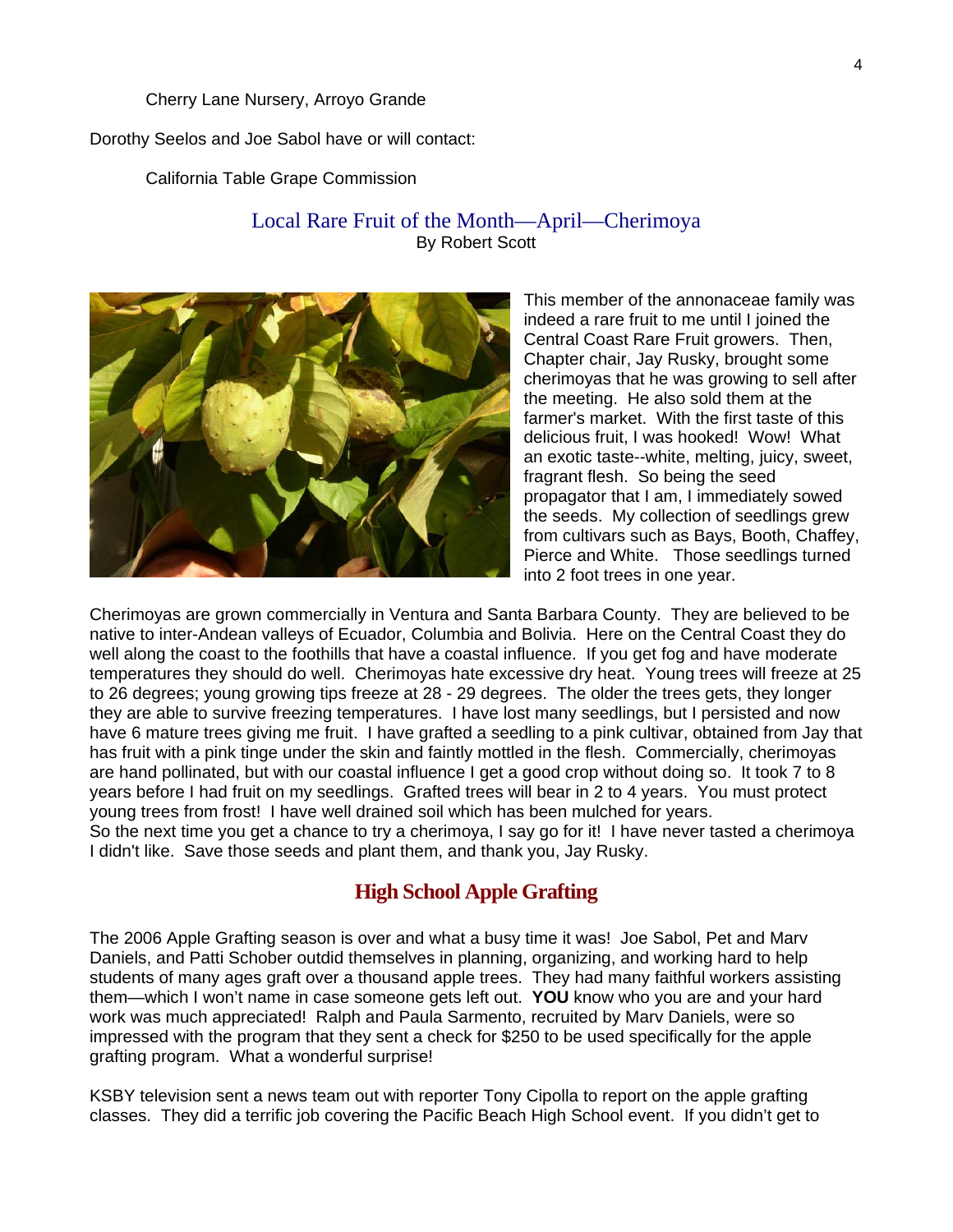watch the program, you can still see the report by going to: <http://www.ksby.com/home/headlines/2485461.html>

Schools and other places where grafting classes were held this year were: Templeton High, Bradley Lillian Larsen Middle School, San Miguel High, Master Gardeners and Achievement House, Gonzales High, Soledad High, Lompoc High, King City, Morro Bay High, Shandon High, Grizzly Academy, Coast Union HS in Cambria, Arroyo Grande High, Pacific High, Paso Robles High (2x's), Nipomo High, SLO High, Harloe Elementary, Santa Ynez High, Santa Maria High, and a CRFG special held at Norm Beard's place in Goleta. WOW! That was accomplished in just a month of hard work. Not only that—everyone was still smiling just as big at the last class (Arroyo Grande High in photo below) as they were at one of the first classes (Nipomo High photo last month)! These are truly people who "love what they do!"



# **The Murray Smith Tomato**

*Several issues ago, we talked about Love Apples aka tomatoes! Art DeKleine kindly searched out the source of the Murray Smith Tomato, finding the "expert" in the field to be Dave Hannings of the Ornamental Horticulture Dept. at Cal Poly. The following was written by Dave.* 

Here's the scoop--I am the "official" keeper of the Murray Smith Tomato seed, and will have a student each year grow several hundred plants to select from them parents to improve the strain. The plants still vary in flavor and disease resistance. We are working to make them more consistent.

This tomato was named after Murray Smith, long-time professor of speech and director of the Cal Poly Theatre. It originated as an unnamed seedling purchased in a supermarket in San Francisco by Mr. Smith's mother. It was planted next to her mobile home on the San Francisco Peninsula. Because of its vigorous growth, it was supported by a trellis approximately six feet tall and eight feet wide. It completely covered the trellis and produced a huge crop of large tomatoes.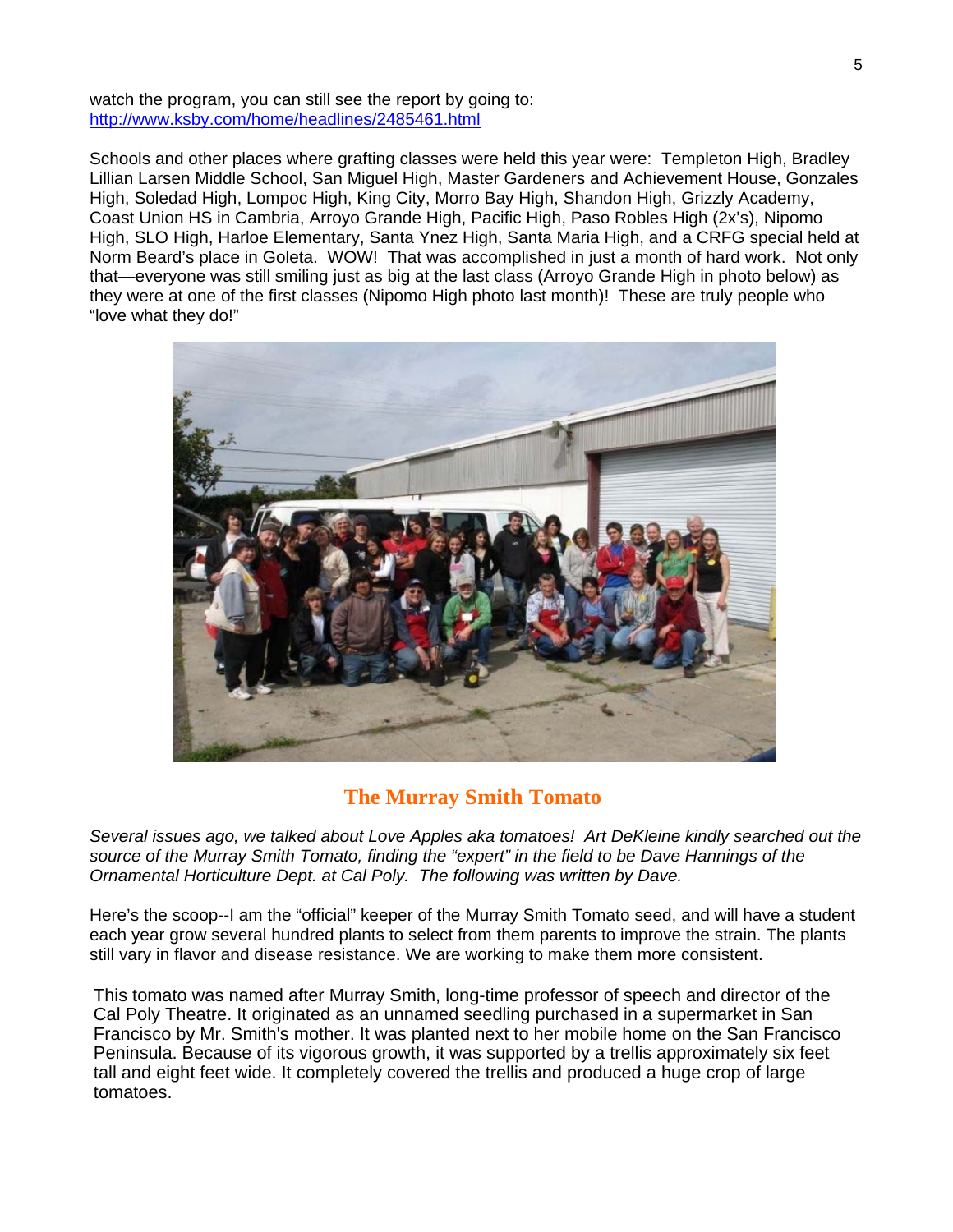About thirty-five years ago some of the fruit was shared with Dr. Howard Brown, head of Gal Poly's Ornamental Horticulture Department. Every year since then, Dr. Brown has selected some of the largest and most perfect tomatoes. They are allowed to ripen fully and the seeds are extracted, dried, and held for planting the next season.

Seeds for the new crop are sown in flats of peat and perlite in a 60-degree greenhouse. First sowing is made February 1 and a second sowing on March 1. Seedlings are transplanted into cell packs about 10 days after sowing and returned to the greenhouse. Thirty days after sowing, the cell packs are moved to an unheated shade house for *hardening-off.* The plants are shifted into 4-inch pots or gallon cans, depending upon how long they are to be held.

This tomato is well adapted to the warm regions of San Luis Obispo. It is planted in a sunny location in well-prepared soil and organic matter. A slow release fertilizer is added to the bottom of the planting hole. A basin is made around the plant to provide for weekly watering.

Support is provided by bending area-reinforcing wire (commonly used in driveway construction) into cylinders 22 to 24 inches in diameter and 3 1/2 feet tall. The 4" x 6" mesh allows for easy picking.

March 16 is the safe planting date for San Luis Obispo and April 16 for the North County. Subsequent plantings may continue until July 1.

The Murray Smith is a large red tomato with a small core. During the peak production season a dozen of the fruit will fill an 11 x 16-inch flat. In San Luis Obispo, the fruit begins to ripen about August 1, with peak production in September and October. The season continues through November and December. In years without frost, we are still picking some in January and February. Paul Rhys reports eating the last Murray Smith of the 1999 season on St. Patrick's Day, 2000.

#### The Scrapbook Story **History in the Making**  By Sandra Pirghaibi

At the writing of this article it's been 14 months since I volunteered to take on the project of gathering material and arranging the ten year history of the Central Coast Chapter activities.

It's been quite a ride.

I'm a sprinter not a marathoner and it's taken a considerable amount of persistence to keep things on track but it's getting there.

The project is now about half done. It should be completed by the July or August meeting. When finished there will be ten books representing the ten years (1996-2006) of the Central Coast Chapter. I have asked Joe Sabol to reserve space at the August meeting at Cal Poly so members can view all the completed books and do a little reminiscing.

After that they will go to the librarian. Perhaps it would be nice to display them at the annual meeting.

I've been asked to write an article about my journey through these ten years so here it is.

In my exuberance the beginning of 2005 I broke two of my cardinal rules: scope out the whole project and keep it simple. While I was waiting for the previous material to be located I started on the 2005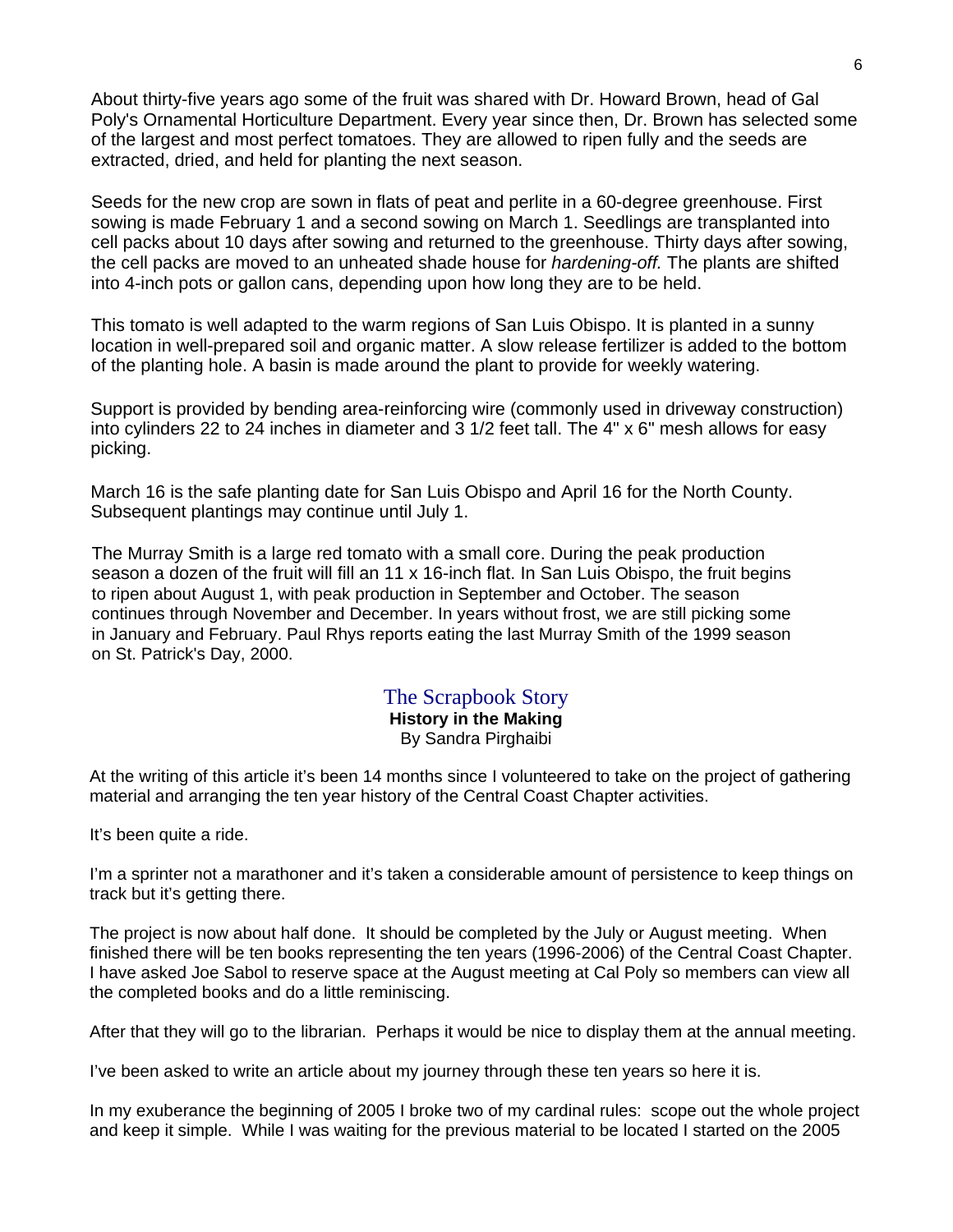book. It was pretty easy to just keep up as we went along. It wasn't until the year was half over and I had received the past historical material that I realized I was going to have to redo my approach or the project would never be completed.

I stepped back and took some time to design the layout for the books so they would all be similar; one book for each year. I then set up 10 books. They each contained blank colored cardstock for each meeting event (i.e., grey for January, blue for February, red for high school apple grafting, etc.). The arrangement included:

Page 1 – List of Yearly Activities and Calendar Page 2 – List of Elected Officers Meeting Pages-Limited to four pages per meeting for photos, newsletter and Fruit Gardner magazine Community Orchard Pages Tree Plantings and Special Events

I used these books to file paper information where it belonged.

Then I created a skeletal electronic data base to store digital photos and other scanned material; a sort of file cabinet. When I received new photos or other electronic information I just dropped the files into their proper place for use later.

A plan makes things much easier.

I started by creating the most current book first then worked backward completing one book at a time. There was no information for 2001 through 2004 and everything had to be recreated. Fortunately members gave me photos, memorabilia and other information they thought needed a home. The chapter web site is a wealth of information. Still, it took a tremendous amount of research, work and prodding to place everything in its proper place.

It has been fun though. I know every place this chapter has ever been for a meeting and seen ten year old photos of people I've only known a few years. To get a list of yearly activities it was necessary to read every newsletter and every e-mail sent and kept.

At this time I probably know more about chapter members I think than almost anyone.

For those of you who might want to create your own personal historical documents for your family here are some tips for you based on my experience:

1. Set up the project structure first even if it is just on paper, decide how you want to approach it then tackle it one piece at a time. You get the satisfaction of completing something, avoid being overwhelmed and won't feel you have 10 things half done. Also, things just fit better.

2. Use good acid free products. Stay away from those sticky photo albums with the plastic sheet over each page. The glue deteriorates rapidly. I spent hours steaming off irreplaceable photos and newspaper clippings from the chapter's old books.

3. Store your completed projects away from paper's arch enemy, water to prevent its death sentence, mold. And, avoid placing your books in plastic bags where moisture can accumulate.

4. Scan anything flat that is irreplaceable (including old photos and newspaper articles).

5. Use your digital camera to take pictures of your finished project so it can be recreated if a disaster happens.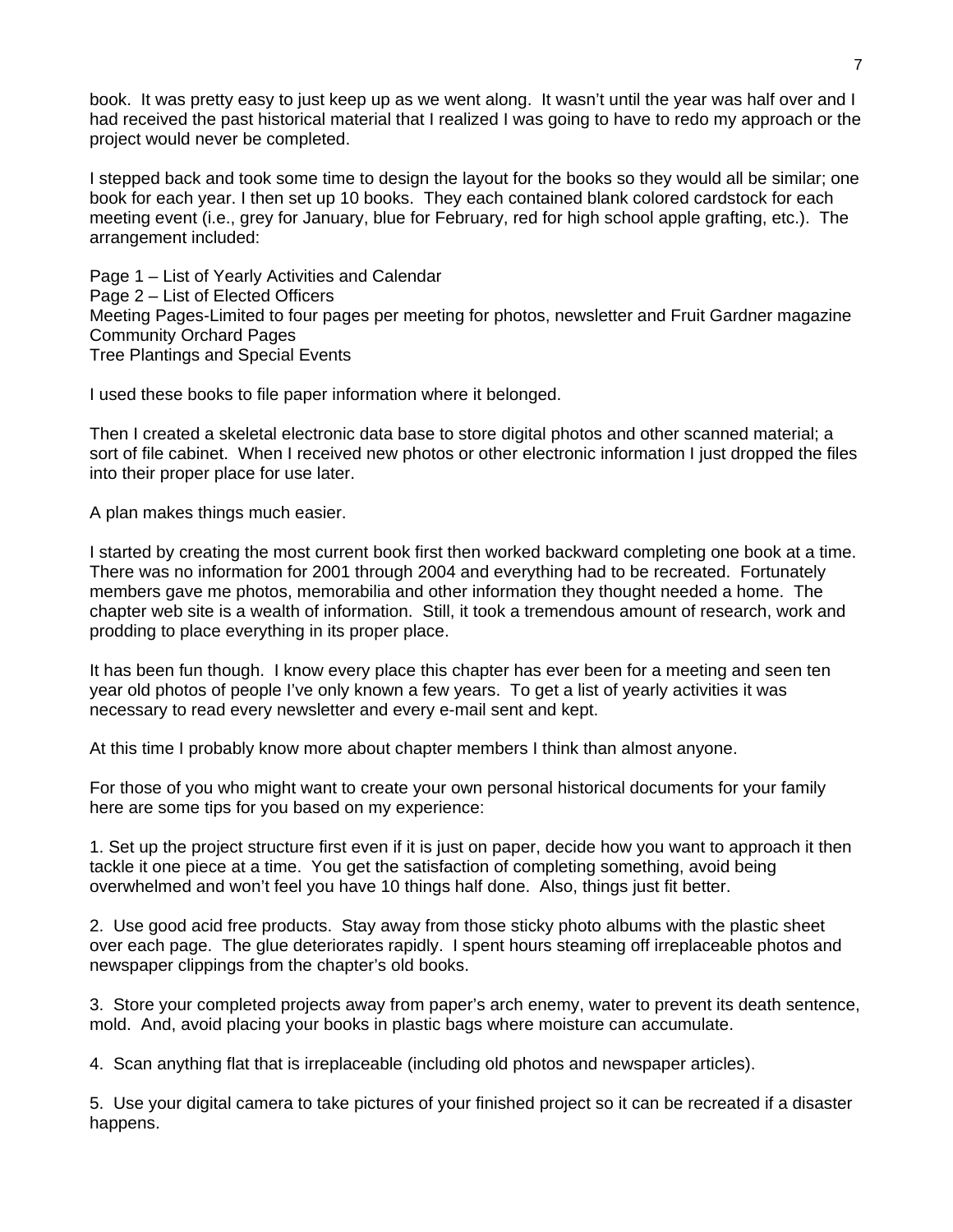6. If you want data files lined up chronologically by date, name the numerical file with the date first then the alphabetical name (i.e., 1-1-06 January Meeting). For files you want lined up in a certain order place a number at the beginning of the file name (i.e., 1-Smith Family). Windows will automatically line them up the way you want instead of alphabetically.

There's probably more but this article is getting too long so I'll just stop here.

And, if anyone wants a peek at what's already been accomplished we visit our Santa Maria home about once a month where I keep the completed books. Give us a call or stop by and we will show you books from past years. Besides, we would love the company!

#### **Announcements**

**Welcome to Our New Chapter Colleagues:** Karl Princic, Joan Tomooka, Chester Gibbs, Virginia Griffen, Aura Carmi, and Don Shealy.

**Join the Parent Organization:** Many of our chapter colleagues are members of the Parent association and, for those of you who aren't, perhaps you **should** consider joining. With parent organization membership you receive a wonderful color magazine, *The Fruit Gardener***,** filled with great articles on fruit growing, news, many chapter activities and contacts. Dues are **\$30 annually** or **3 years for \$87**. Membership applications are available from **Joe Sabol**. Call him at **544-1056** if you can't find him at a meeting.

**Return of the Dave Wilson Fruit Tasting Event:** Mark your calendars now for **Saturday, August 12, 2006** when Dave Wilson Fruit Tasting will return to Cal Poly in San Luis Obispo. This has been a **wildly** popular event that we weren't able to host this year. (Yes, I **do** mean "wildly". Have you ever seen fruit enthusiasts high on fructose?) Note that this is less than one month before we host the Festival of Fruit. **Your** assistance is not only requested, it is **NEEDED**!



# Calendar of Meetings – 2006

Meetings are held the **second Saturday** of the month and begin at **1:30 PM** unless otherwise indicated. Bring a friend, car pool, and, for most meetings, **bring a chair** for all in your party. Pet Daniels suggests we bring our own bottled water to drink, too. What fun it is to be a member of CRFG!

**April 8—Green Acres Lavender Farm in Atascadero:** Janice Silva and Bob Bostwick will host our meeting and share their fascinating lavender with us. Thanks to Roger Eberhardt for helping to line up this adventure. Owner Janice says: "Please ask everyone to wear good walking shoes and carpool as much as possible. There is parking on the street and some on the farm, so the more people that drive together the better." Check them out at: [www.greenacreslavenderfarm.com](http://www.greenacreslavenderfarm.com/) **Refreshments group H through R, please.** 

**May 13—Wildwood in Arroyo Grande:** Jane and George will host. **This meeting starts early!** We will begin at NOON, with a BBQ lunch. We will enjoy a practical and memorable "Orchard